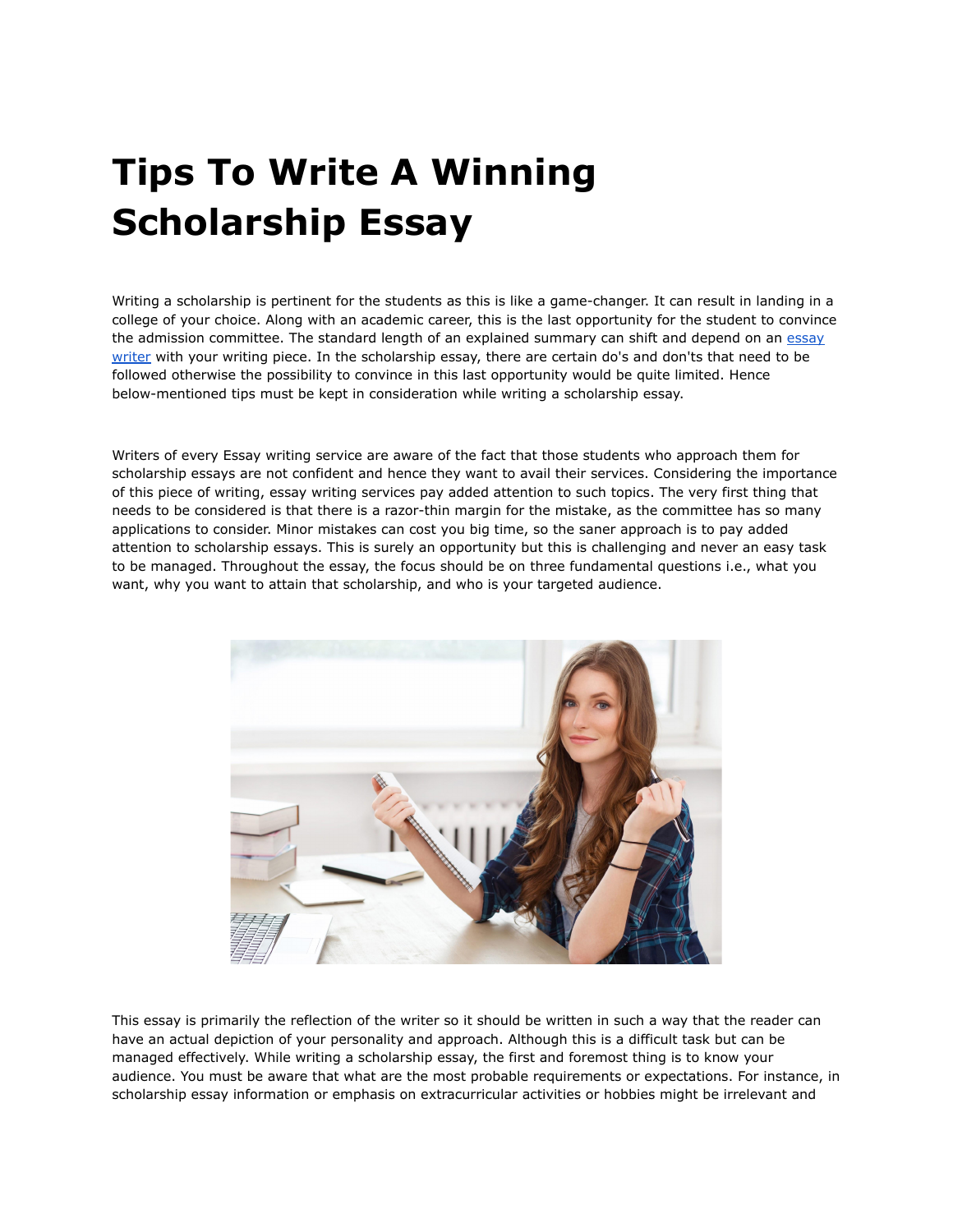most likely it would result in deteriorating the impression. Hence, determining the vantage point with clarity is halfway to a successful scholarship essay.

Once this aspect is understood then the next important step is to write a strong introduction. Come up with such a hook statement that compels the reader to stay engaged. However, one thing that should be considered is that do not to start with a quotation from someone else. While there are some essay [writing](https://theessaywritingservice.com/) [service](https://theessaywritingservice.com/) for students who can easily put their thoughts on paper, others don't enjoy writing these essays either because they are too lazy or don't possess good writing skills. This essay is all about you, and not about others so, this must be your story and no one else. The reason to argue is that a scholarship essay should be authentic, as this is your reflection on that particular piece of writing.

There are certain misconceptions, and one of them is about gaining sympathy. The scholarship committee has to make decisions that are in the greater interest of the college/university, as they are not from a social services department. Hence, counting the unfortunate events might be nothing more than a spoiler for the scholarship committee. One thing that needs to be emphasized here is that the scholarship committee is interested in knowing the strengths and positive sides of the candidate. They are more interested in knowing that what are your plans, in the context of academic and research-related future. Their interest is in knowing your driving force to apply for admission and then scholarship.

Just like any other essay, there are certain limitations and criteria to write a scholarship essay. These limitations must be understood so that you do not have to ask others to write my essay. For instance, proper formatting is required. If the final draft is haphazard and there is no evident sequence, then the first visual impression would not serve your purpose.

Try to stay real and objective, as much as possible. Your focus must be on future plans regarding education rather than bragging about your past. The essay writer of every company is aware that changes would be reduced if such additions are incorporated. For instance, in most cases, students start jotting down their experiences like voluntary work or community services. These inclusions are entirely meaningless and hence their worth is nothing more than a filler.

Sharing experience is necessary but that sharing should be in the context of any theme that you are already discussing. If sharing of experience is in singularity and lacks coherence, then a negative impact would be the obvious outcome. So, avoiding a lack of coherence is equally important. The entire essay should be like a story rather than fragmentations. A fragmented scholarship essay would be the first stage where your chances of attaining a scholarship would diminish greatly.

To impress the members of the scholarship committee, often students exaggerate. On a few occasions, that exaggeration might fit in the essay but in most cases, fabrication becomes evident. That fabrication is often based on the contradictions that are evident in the essay but the student is not able to determine them. In most cases, word count is already defined and determined by the academic institution.

An explained summary can shift and depend on an essay writer [online](https://youressaywriter.net/) with your writing piece. Those who do not care about that word count and exceed that limit are hurting their chances of being shortlisted. Try to complete your entire agenda of the scholarship essay in that assigned word count. A better approach would be to write down the entire essay and ultimately delete those aspects that you assume as unnecessary.